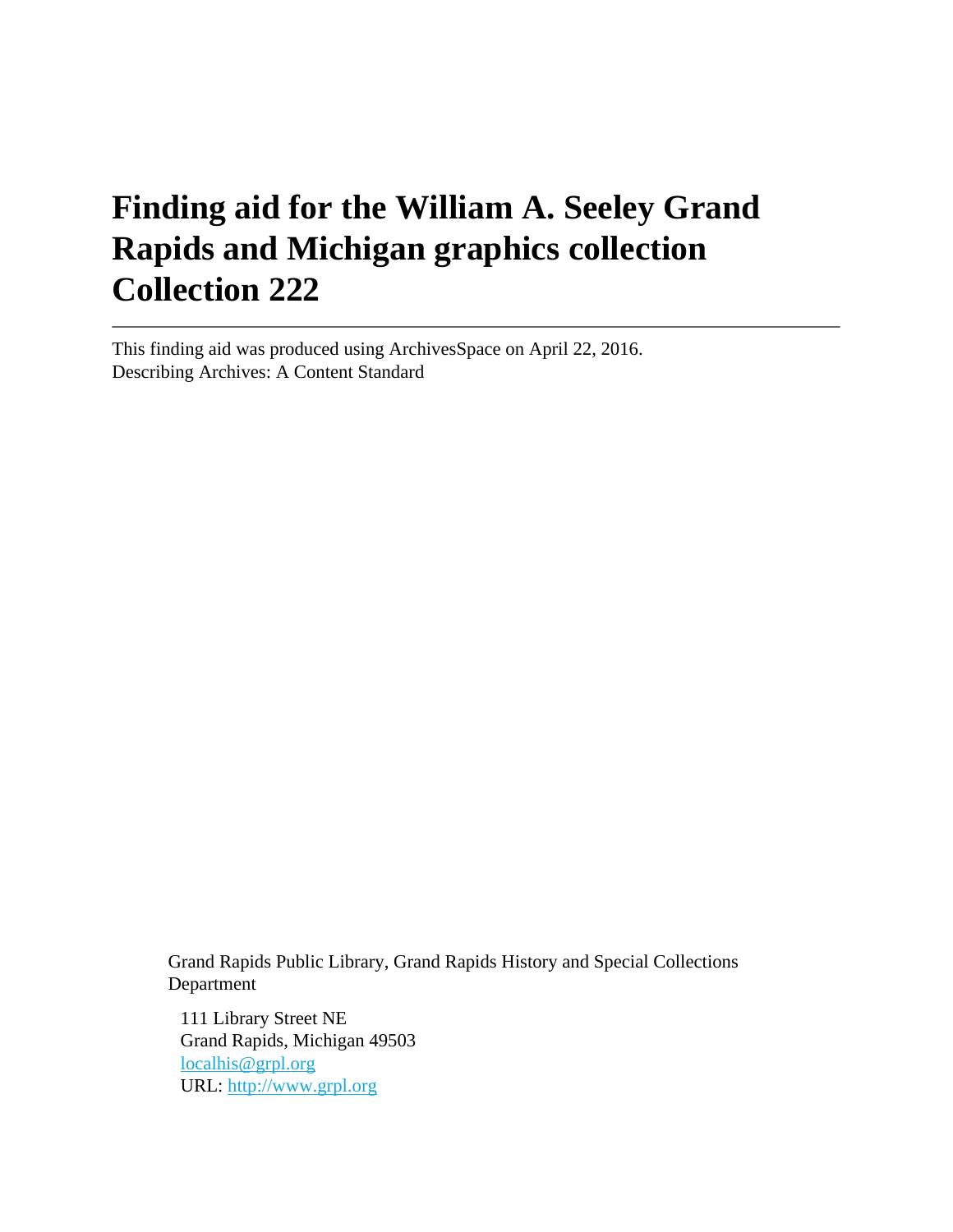# <span id="page-1-0"></span>**Table of Contents**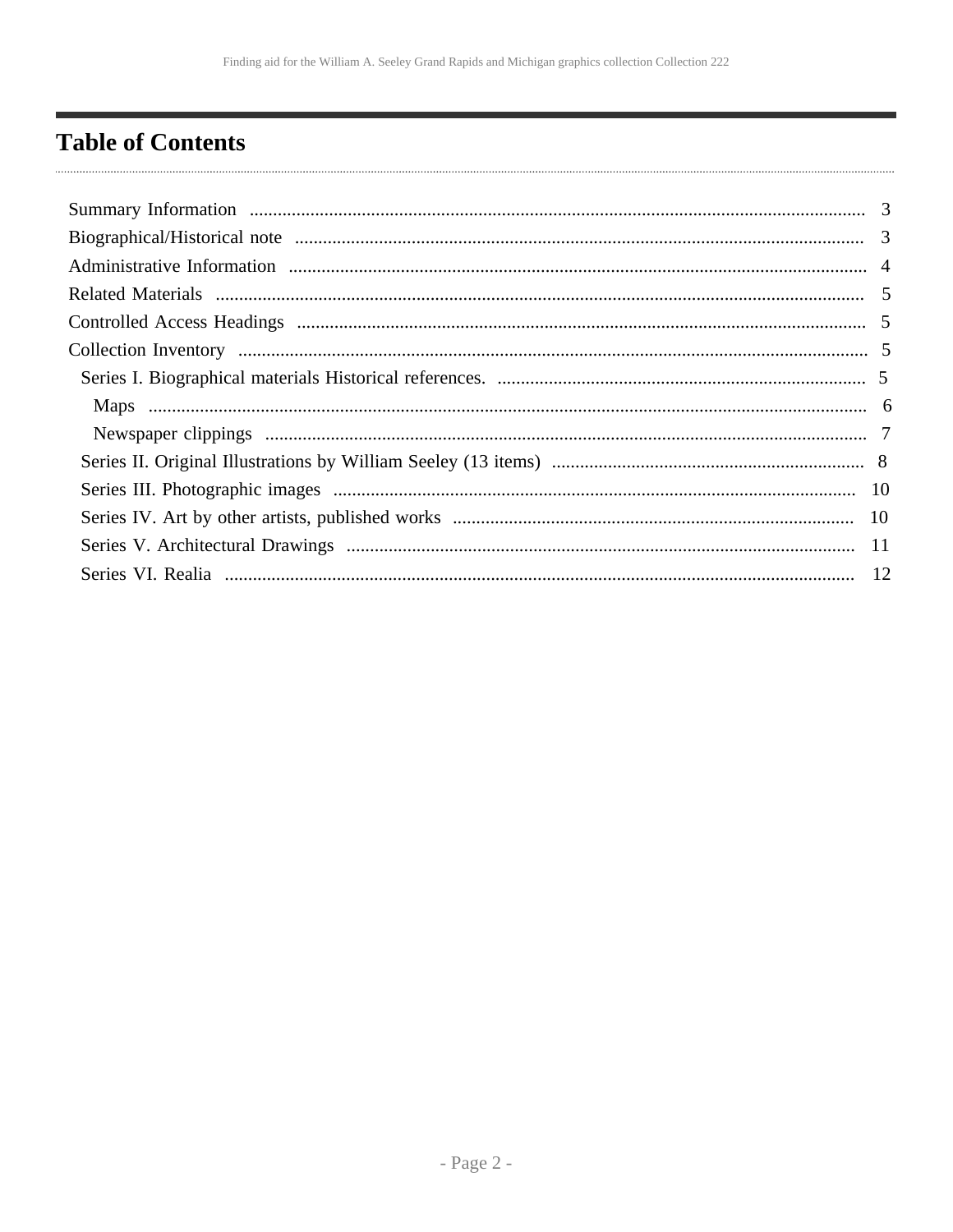# <span id="page-2-0"></span>**Summary Information**

| <b>Repository:</b>                  | Grand Rapids Public Library, Grand Rapids History and Special<br><b>Collections Department</b>                                                                                                                                                                                                                                                                                                                                                                                                                                                                                                                                                                                                                                                              |
|-------------------------------------|-------------------------------------------------------------------------------------------------------------------------------------------------------------------------------------------------------------------------------------------------------------------------------------------------------------------------------------------------------------------------------------------------------------------------------------------------------------------------------------------------------------------------------------------------------------------------------------------------------------------------------------------------------------------------------------------------------------------------------------------------------------|
| <b>Creator:</b>                     | Seeley, William A, 1910-1990                                                                                                                                                                                                                                                                                                                                                                                                                                                                                                                                                                                                                                                                                                                                |
| <b>Title:</b>                       | William A. Seeley Grand Rapids and Michigan graphics collection                                                                                                                                                                                                                                                                                                                                                                                                                                                                                                                                                                                                                                                                                             |
| ID:                                 | Collection 222                                                                                                                                                                                                                                                                                                                                                                                                                                                                                                                                                                                                                                                                                                                                              |
| Date [inclusive]:                   | circa 1967-1986                                                                                                                                                                                                                                                                                                                                                                                                                                                                                                                                                                                                                                                                                                                                             |
| <b>Physical Description:</b>        | 3.0 Linear feet                                                                                                                                                                                                                                                                                                                                                                                                                                                                                                                                                                                                                                                                                                                                             |
| Language of the<br><b>Material:</b> | English                                                                                                                                                                                                                                                                                                                                                                                                                                                                                                                                                                                                                                                                                                                                                     |
| Abstract:                           | William A. Seeley (1910-1990) worked for the City of Grand Rapids<br>(Michigan) and was an artist. This collection includes 13 original<br>illustrations of Grand Rapids buildings, most of which were created<br>by Seeley in 1967. Also included is art work collected by Seeley,<br>mostly published calendars illustrated by Michigan artists Reynold<br>Weidenaar, Armand Merizon and Frits Hoendervanger. The collection<br>also includes photographs, newspaper clippings, blueprints and a key<br>related to old Grand Rapids City Hall (1888), which was demolished in<br>1969. Seeley is believed to have had an office in the old City Hall and<br>was involved in the transition of staff to their new spaces in the new<br>1969 City Building. |

**^** [Return to Table of Contents](#page-1-0)

# <span id="page-2-1"></span>**Biographical/Historical note**

William Seeley was born May 24th, 1910 in Detroit Michigan and died March 21st, 1990 in Mt. Clemens, Michigan. He was married on November 30th, 1939 to Artie Minnie Belle Ruyle. They had two children, Joyce Ann Seeley and William A. Seeley.

In 1954 William Seeley moved to Grand Rapids to work as a plant engineer for Lear Corporation, bringing his family with him. Some time after that he was with Panel-Matic as a design engineer. Later, he is know to have worked for the City of Grand Rapids as a sidewalk inspector and was also in charge of office assignments and other building management work when moving from the old City Hall to the new in 1969.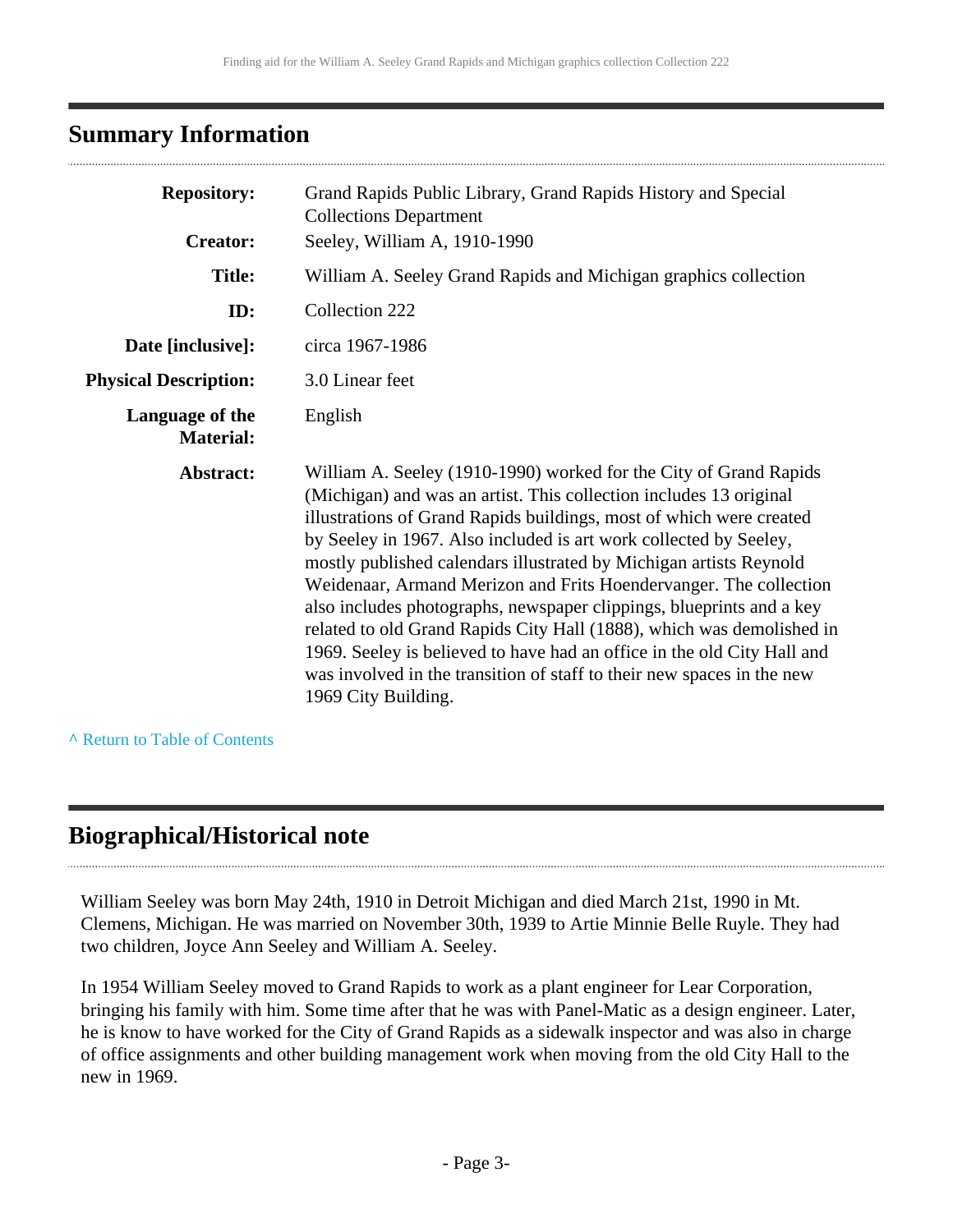The sketches in this collection show that he was an artist interested in sketches historical structures of Grand Rapids. He also collected illustrations and architectural drawings of others. William A. Seeley is listed as an inspector with the City Engineer's office in the 1975 City Directory. In the later part of his life Seeley and his wife moved elsewhere in Michigan. The Seeley's disappeared from the Grand Rapids City Directories some time after 1985.

**^** [Return to Table of Contents](#page-1-0)

# **Historical Note**

After many years of planning, and acquisition of land for the site, construction began on the Grand Rapids City Hall, completed in 1888. There were other buildings previously used for city government, but this was the first formally planned to bring all of the functions under one roof. The site settled on was on Lyon Street from Ottawa Ave. to Ionia Ave. Elijah E. Myers of Detroit was the architect, with construction by W.D. Richardson of Springfield, Ill. The cost, including real estate, equipment and furnishings, totaled \$314,888.61. A copper box of souvenirs was enclosed in the cornerstone on September 9, 1885. The Hall was dedicated September 26, 1888, with tours for the citizenry. The building was three stories, with a full basement and a clock tower. Lighting was initially supplied by gas, until 1906 when Grand Rapids Electric Company installed that more modern utility. The elevator originally ran by waterpower, but was electrified in 1926. Many of the chambers had fireplaces.

As the government grew, various departments and operations were annexed to other buildings, with a return to the pre-City Hall problem of scattered city resources. Then in the 1950s and 1960s came urban renewal. Whole blocks of the structures shown in historical views of Grand Rapids were razed to make way for modern structures. Both the need for additional facilities and this new urban planning movement marked the end of what had now become known as Old City Hall. Historic preservationists and interested citizens lobbied to save the whole structure, and were prepared toward the end of the struggle to settle for the tower. But the destructors had their way and, in November 1969, after the dedication of the new City and County Buildings and the Alexander Calder stabile "La Grande Vitesse," the entire structure was razed.

#### **^** [Return to Table of Contents](#page-1-0)

## <span id="page-3-0"></span>**Administrative Information**

#### **Publication Statement**

Grand Rapids Public Library, Grand Rapids History and Special Collections Department

111 Library Street NE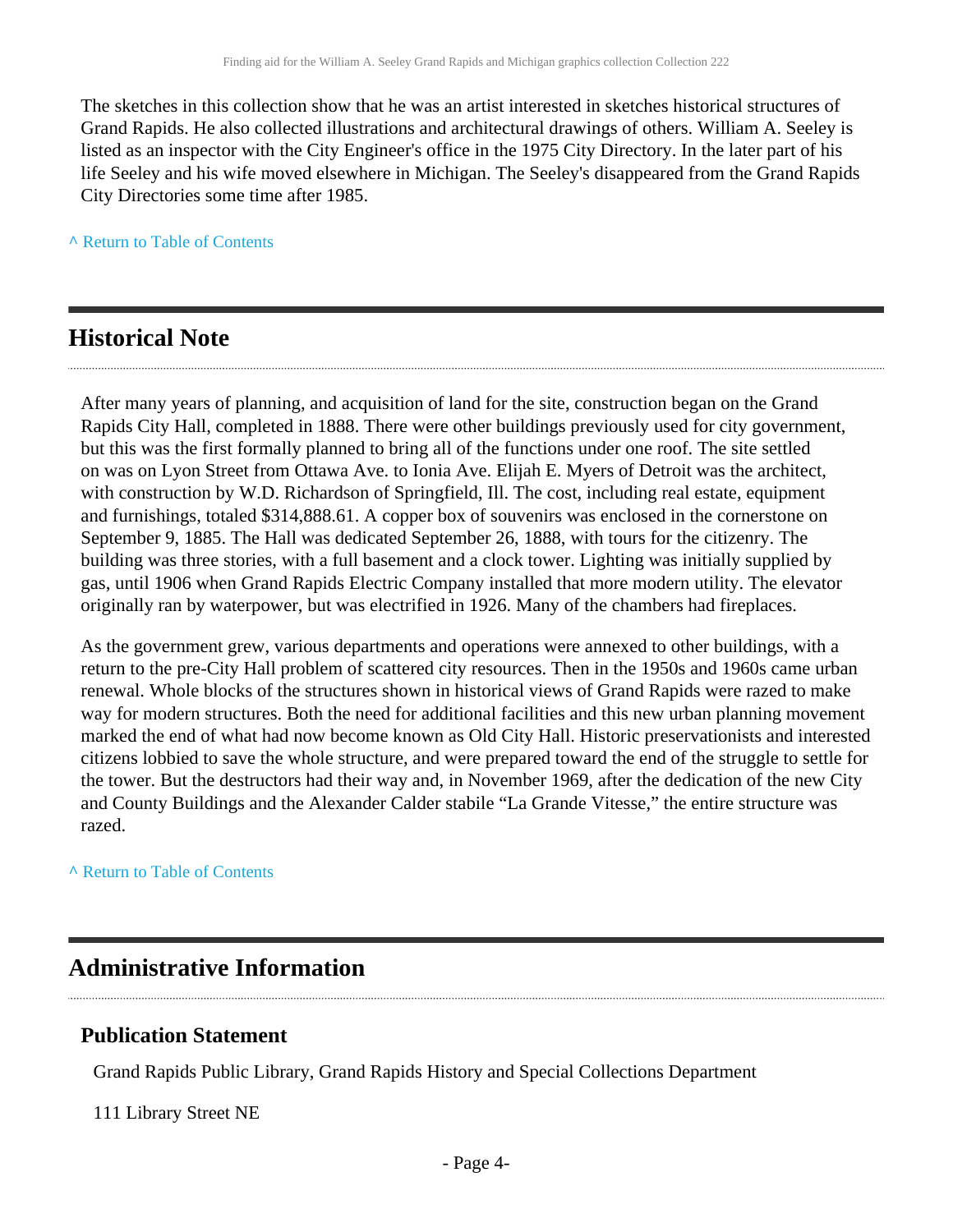Grand Rapids, Michigan 49503 [localhis@grpl.org](mailto:localhis@grpl.org) URL:<http://www.grpl.org>

## **Immediate Source of Acquisition note**

Estate of Artie Seeley (Wm. Seeley, Jr.). Accession numbers 1986.001, 1998.068, 1999.093, 2001.036

**^** [Return to Table of Contents](#page-1-0)

# <span id="page-4-0"></span>**Related Materials**

## **Related Archival Materials note**

Coll. 175. GRPL Moving Images Collection. An film taken by W.A. Seeley of 1956 tornado footage is awaiting migration to a usage format.

http://www.artieseeleydolls.com January 2011: Site no longer online, printed copy from archive.org is with the finding aid.

**^** [Return to Table of Contents](#page-1-0)

# <span id="page-4-1"></span>**Controlled Access Headings**

- Artists -- Michigan -- Grand Rapids
- Drawing -- Michigan
- Grand Rapids (Mich.) -- History
- personal papers
- Urban renewal -- Michigan -- Grand Rapids
- Seeley, William A, 1910-1990
- Grand Rapids City Hall (Mich.).

# <span id="page-4-2"></span>**Collection Inventory**

## <span id="page-4-3"></span>**Series I. Biographical materials Historical references.**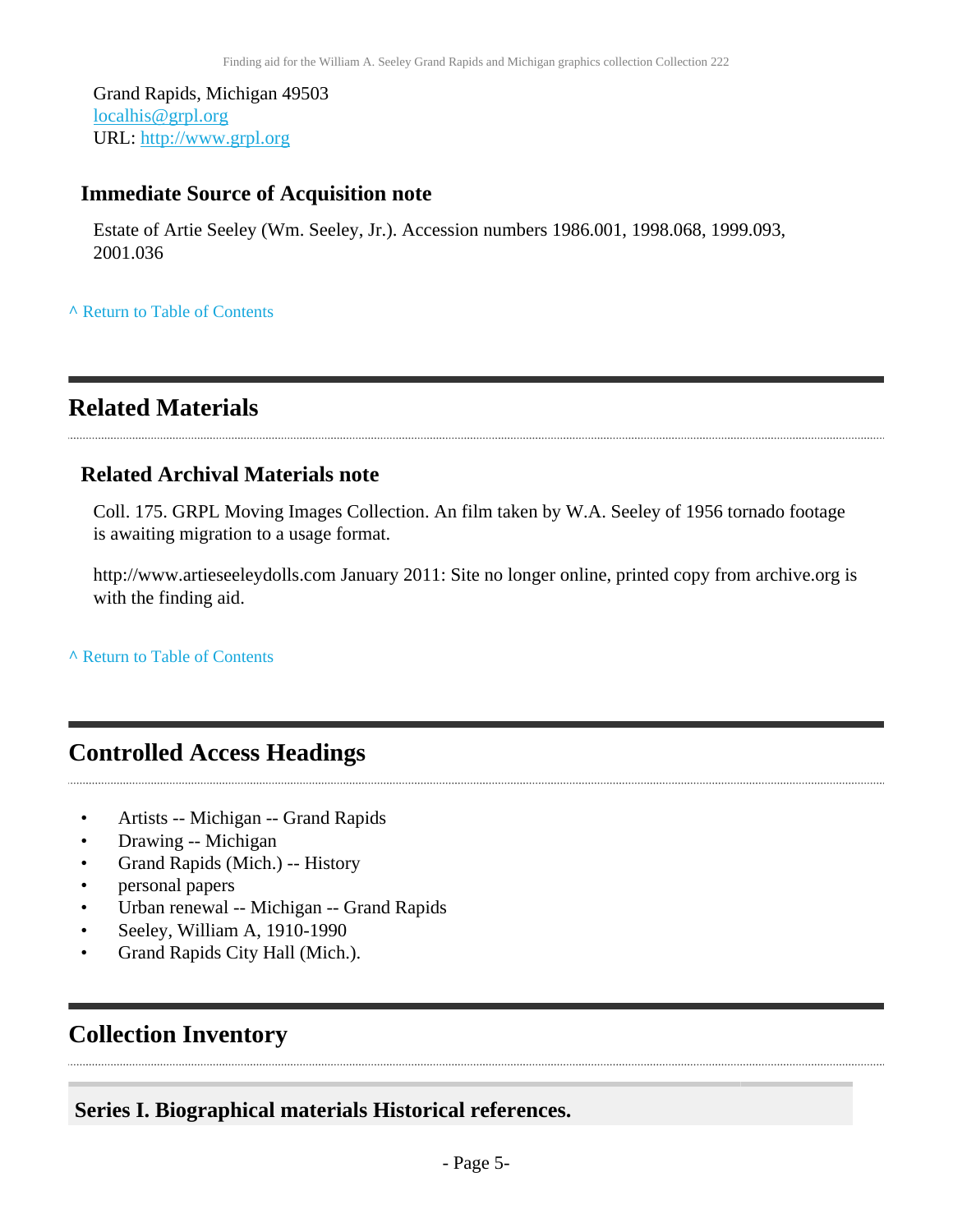| <b>Title/Description</b>                                                                                                                                                                                                                                                                                                                                                                                                                                                          | <b>Instances</b> |
|-----------------------------------------------------------------------------------------------------------------------------------------------------------------------------------------------------------------------------------------------------------------------------------------------------------------------------------------------------------------------------------------------------------------------------------------------------------------------------------|------------------|
| Caricature sketch possibly by Ray ?. Grand Rapids Press (verify),<br>n.d. Mustache Gallery. William A. (Bill) Seeley.                                                                                                                                                                                                                                                                                                                                                             | Box 1            |
| Biographical research, including possible SSDI record for William<br>Seeley; City Directory research notes; "The Dolls of Artie Seeley<br>$(1915-1998)$                                                                                                                                                                                                                                                                                                                           | Box 1            |
| Vandenberg Center. Central Core Urban Renewal Project No.<br>Mich. R-34 and Central Core - North Urban Renewal Project NO.<br>Mich. R-60 (Vandenberg Center) ca. 1967/68                                                                                                                                                                                                                                                                                                          | Box 1            |
| <b>General</b>                                                                                                                                                                                                                                                                                                                                                                                                                                                                    |                  |
| This publication includes historic images of Grand Rapids,<br>many of which are in GRPL archival collections. Images of<br>the demolition of old City Hall are included. Also, proposal<br>sketches of various buildings planned for construction in the<br>Vandenberg Plaza area are included: Union Bank and Trust<br>Company; Daverman Associates, Michigan Consolidated<br>Gas Company; Model of proposed State of Michigan Office<br>Building; Proposed City/County Complex. |                  |
| A Landmark in Cooperation                                                                                                                                                                                                                                                                                                                                                                                                                                                         | Box 2            |
| <b>General</b>                                                                                                                                                                                                                                                                                                                                                                                                                                                                    |                  |
| Centerfold includes the "City-County Complex Guide"<br>which has floor plans for both structures; includes a list of<br>Mayors of Grand Rapids, 1859-1969 and a list of Chairmen<br>of the Kent County Board of Supervisors, 1918-1969; has a<br>brief Chronological History of Grand Rapids from 1927 to<br>1969.                                                                                                                                                                |                  |
| <b>Maps</b>                                                                                                                                                                                                                                                                                                                                                                                                                                                                       |                  |

#### <span id="page-5-0"></span>**General**

Copies of map segments, often without the actual description of the map from which the excerpt was taken.

| <b>Title/Description</b>                                                                                                                                                                                  | <b>Instances</b> |
|-----------------------------------------------------------------------------------------------------------------------------------------------------------------------------------------------------------|------------------|
| 1. Subdivision map which includes the 836 Lamberton lot where<br>the Seeley's lived. Color annotations.                                                                                                   | Box 2            |
| 2. Subdivision map, more distant view than above. Shows<br>Lamberton St. off of Plainfield Ave., and side streets Cheney,<br>Waterford, Brookfield, Fruitland, and Kensboro, plus others<br>unidentified. | Box 2            |
| 3. Showing the title above                                                                                                                                                                                | Box 2            |
| Outline Street Map of the City of Grand rapids, 1907 by Geo. A.<br>Ogle Co. Excerpts.                                                                                                                     |                  |
| 4. Showing a portion of the ID title, and west to the River,<br>railroad and Comstock Park                                                                                                                | Box 2            |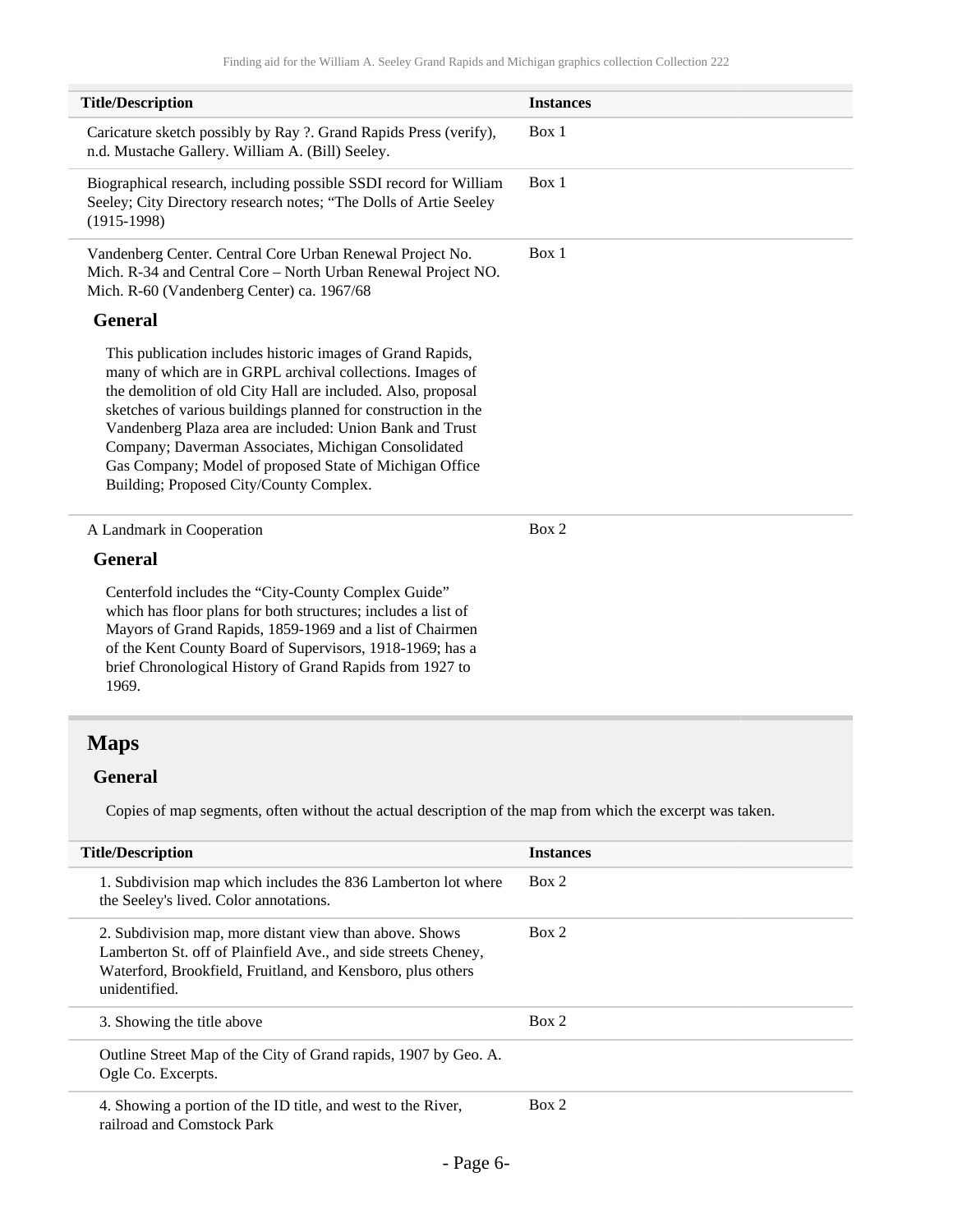| 5. North Park Grounds, Park Cemetery and Michigan Soldier's<br>Home. Map unknown. Enlarged views including the Grand<br>River to the West.                                                                                             | Box 2 |
|----------------------------------------------------------------------------------------------------------------------------------------------------------------------------------------------------------------------------------------|-------|
| 6. Same including the Briggs property to the North.                                                                                                                                                                                    | Box 2 |
| 7. Variant view of 6                                                                                                                                                                                                                   | Box 2 |
| 8. Part of Township 7 North, Ranges 11 and 12 West of the<br>Michigan Meridian. Excerpt. [Plat]                                                                                                                                        | Box 2 |
| 9. Two pieces taped. Sanborn? Fragments [1952] Show Monroe<br>to Crescent Park and Michigan to Lyon. This includes the area<br>heavily raised during urban renewal to create the Vandenberg<br>Center, and new surrounding structures. | Box 2 |

# <span id="page-6-0"></span>**Newspaper clippings**

| <b>Title/Description</b>                                                                                                       | <b>Instances</b> |
|--------------------------------------------------------------------------------------------------------------------------------|------------------|
| Clock Tower battle's at 11th Hour Feb. 22, 1969                                                                                | Box 3            |
| Wrecking Ball Hits City Hall [10/29/69]                                                                                        | Box 3            |
| City Hall: Visiting an old acquaintance. GR Press. Wonderland<br>Magazine Aug. 10, 1969. Excerpt.                              | Box 3            |
| The Interpreter, v. 7, no. 44, July 17, 1975 [image only, story<br>not saved here]                                             | Box 2            |
| -City Hall Echoes [n.d.] [Discusses what happened to the French<br>imported tiles which used to be in the Hall]. [ca. 1978]    | Box 2            |
| -City Hall Cornerstone yields cache of 1885 treasures [12/18/69]                                                               | Box 2            |
| -Moving Day --- Confusion. Talks about new furniture for new<br>city hall. Verso: EGR complex – dream realized. July 15, 1969. | Box 2            |
| Grand Rapids Press, May 16, 1965. Quick Tour of GR's Past.                                                                     | Box 2            |
| [Calkins Law Office] Oldest House lonely eyesore / by Liz<br>Hyman. [8/11/69]                                                  | Box 2            |
| -Sprites End Long Vigial at Old City Hall [10/8/69].                                                                           | Box 1            |
| -City Shifts, decides to raze tower / by Mike Lloyd. [11/1/69]                                                                 | Box 1            |
| -City Hall Clock is losing faces [11/10/69]                                                                                    | Box 1            |
| -Where's the Sonneveldt Co.                                                                                                    | Box 1            |
| -Final step asked to preserve tower / by Mike Lloyd [10/28/69]                                                                 | Box 1            |
| -City Hall is dealt blow to oblivion [10/27/69]                                                                                | Box 1            |
| -[photo caption: The clock tower stands away from the<br>demolition on the northeast corner of the building] [10/29/69]        | Box 1            |
| -Old City Hall receives 'Crowning blow' [12/2/69]                                                                              | Box 1            |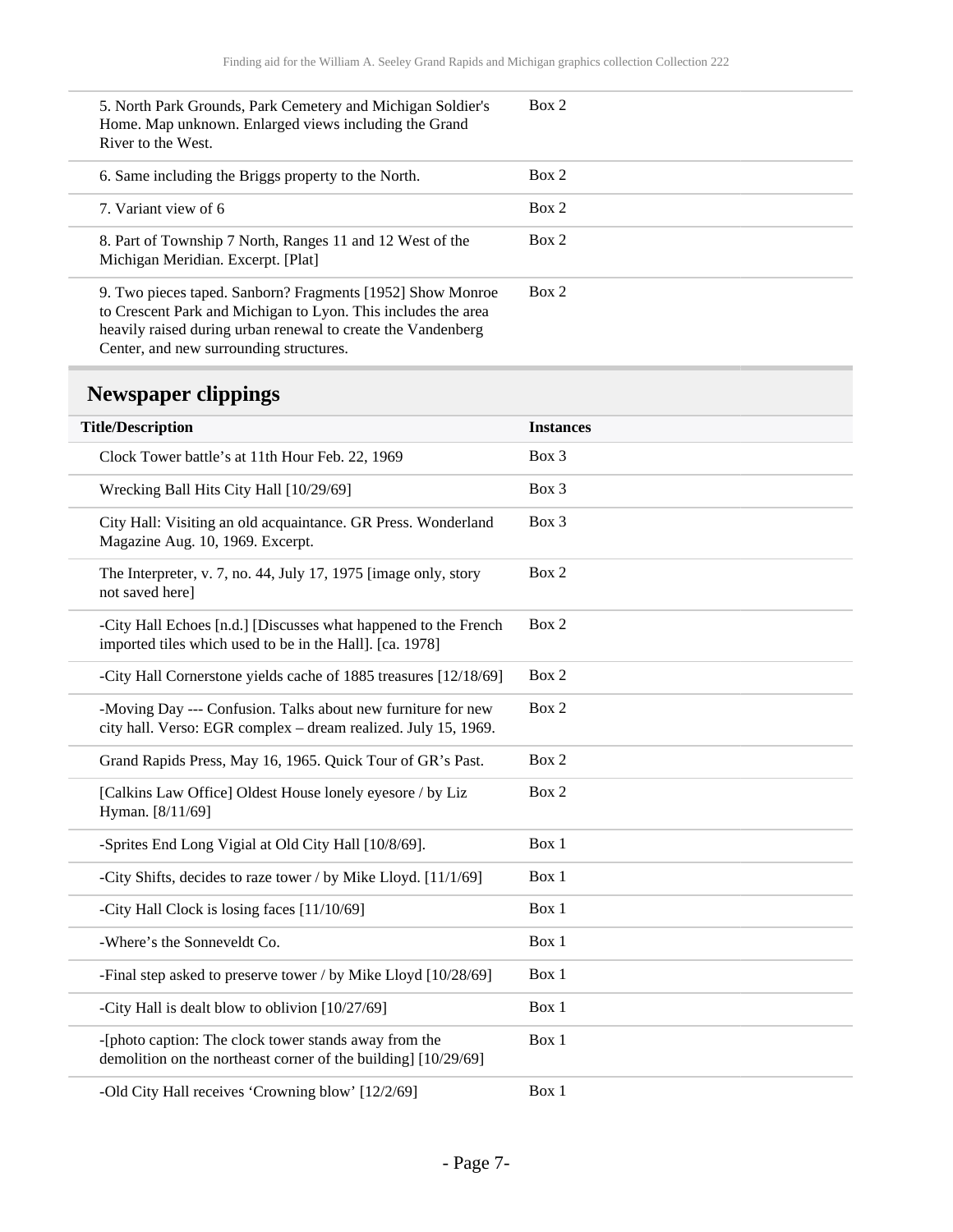| -Mrs. W. Bickley, left and Mrs. W.O. Vandenberg save tiles.<br>[10]13]69]                                                                                                            | Box 1 |
|--------------------------------------------------------------------------------------------------------------------------------------------------------------------------------------|-------|
| -Proud, erect to the end [12/3/69]                                                                                                                                                   | Box 1 |
| -Debate ends, clock tower fall begins [11/5/69]                                                                                                                                      | Box 1 |
| -Old City Hall Cornerstone will be treated gently / Mike Lloyd<br>[10/10/69]                                                                                                         | Box 1 |
| -/ by Floyd Allbaugh. The fate of the City Hall clock tower is in<br>the hands of Vandenberg Center property owners, not the City<br>Commission, Mayor Sonnveldt siad Friday. [n.d.] | Box 1 |
| -Like bronzed baby shoes, clock tower is nostalgic / by Ed Van<br>Stee. G.R. Press, Mar. 9, 1969. P. 10.                                                                             | Box 1 |
| -Fight to save city h all may get rough / by Robert Alt. [Shows<br>interior stairhall]                                                                                               | Box 1 |
| -City Rejects new clock tower plea [3/69]                                                                                                                                            | Box 1 |
| -Group would keep historic building [3/69]                                                                                                                                           | Box 1 |
| -Editor of the Press: The axiom,, 'Truth is the Daughter of<br>Time' may have some relevancy with the pending fate of the<br>City Hall clock tower. / George A. Jackoboice. [4/9/69] | Box 1 |
| -[photo caption: The Photographer, Mike Debakey, shot this<br>picture of the ceiling in old City Hall from the fourth floor. See<br>Collections 125 or 326 for a possible            | Box 1 |
| -City Hall savers sign 5,000, seek more names this week] n.d.                                                                                                                        | Box 1 |
| -/ by Mike Lloyd [10/8/69] [Photo caption: After 81 years, it's<br>12th                                                                                                              | Box 1 |
| hour and farewell for Old Clock Tower]                                                                                                                                               | Box 1 |
| -Save clock tower, begs mystery banner / by Mike Niemann.<br>$[8/19/69]$ .                                                                                                           | Box 1 |
| -Landmark will get a new grip on the future / by Dave Burhenn.<br>N.d. Has to do with Old Schoolhouse, Front Ave. NW                                                                 | Box 1 |
| -An 11th hour tour of City Hall. G.R.P. Aug. 10, 1969.                                                                                                                               | Box 1 |
| -Besides money, however, private business                                                                                                                                            | Box 1 |
| -Images of clock tower on card, unidentified]                                                                                                                                        | Box 1 |

# <span id="page-7-0"></span>**Series II. Original Illustrations by William Seeley (13 items)**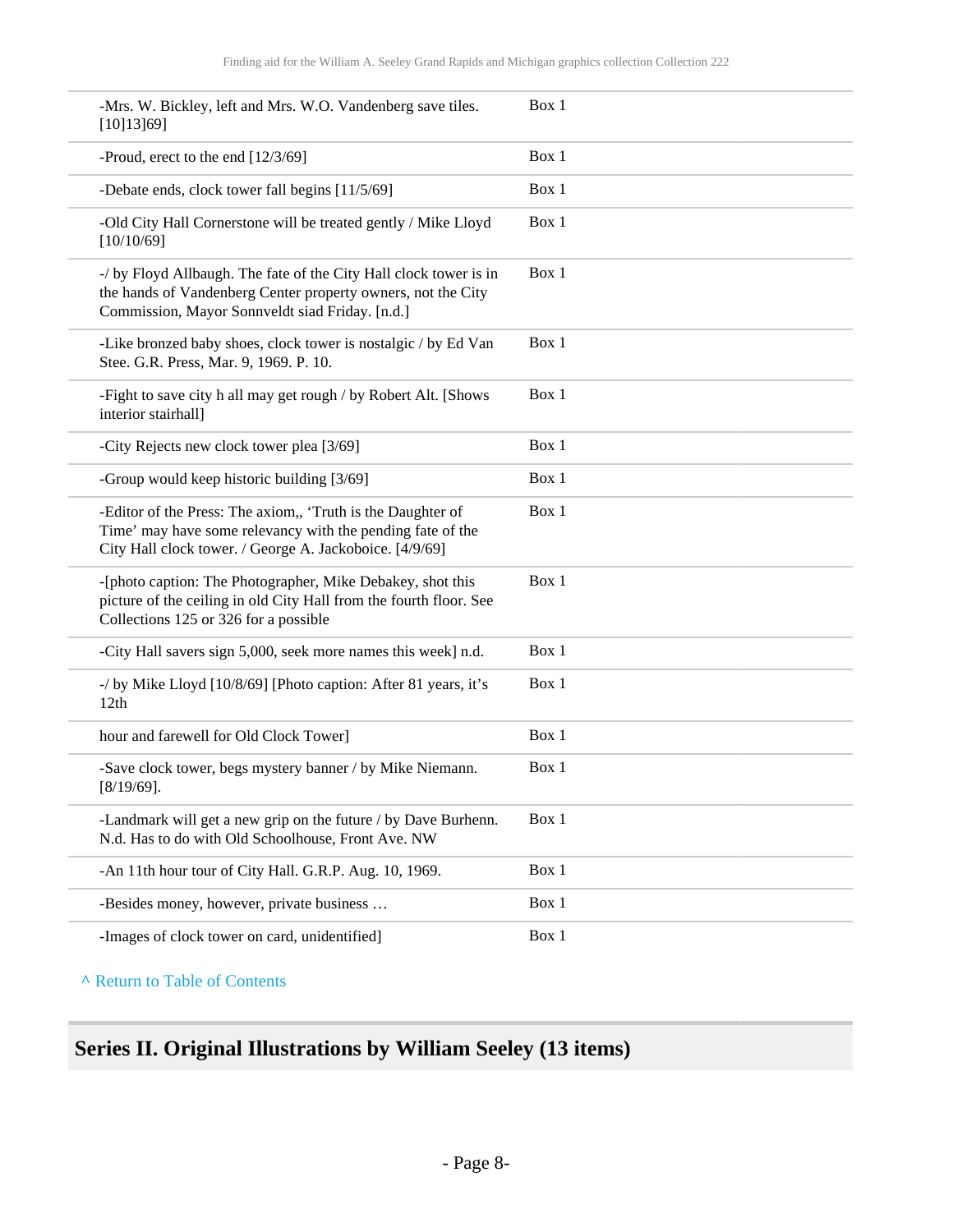#### **Scope and Contents**

Accompanied reference materials, as available, are listed in the section following the description of the drawing, and also housed in Box 1.

| <b>Title/Description</b>                                                                                                                                                                                                                                                                                                                | <b>Instances</b> |
|-----------------------------------------------------------------------------------------------------------------------------------------------------------------------------------------------------------------------------------------------------------------------------------------------------------------------------------------|------------------|
| [1] 605 Madison S.E. at Pleasant. [Victorian house] / WA   SEE  <br>LEY   $'67$                                                                                                                                                                                                                                                         | Box 1            |
| [2] St. H.R.C.B. Society [St. Hyacinth Roman Catholic<br>Benevolent Society], Local 135 Amer. Seating, 734 4th N.W. /<br>WA   SEE   LEY \'67                                                                                                                                                                                            | Box 1            |
| [3] a. [Drawing] Viking Hall, 418 Lk. Mich. Dr. [Italianate] / WE  <br>SEE   LEY \'67.                                                                                                                                                                                                                                                  | Box 1            |
| [3] b. Grand Rapids Press newspaper clippings, 6/10/1986.<br>"Group Hopes to Save Old Home on Burger King site / by<br>Tracy L. Sypert. Brick. Owner at the time of demolition, Daniel<br>Trierweiler. Old Anson N. Norton home, G.R. Sheriff 1861.<br>Leonard Covell, early city settler.                                              | Box 1            |
| [3] c. A newspaper clipping with photo of the building being<br>demolished. Date note 6/11/86.                                                                                                                                                                                                                                          | Box 1            |
| [4] a. [Drawing] West Leonard Christian Reformed [church]<br>1909 / WE   SEE   LEY \'67                                                                                                                                                                                                                                                 | Box 1            |
| [4] b. b/w photo in envelop attached to back of frame shows<br>church, has date 11/69.                                                                                                                                                                                                                                                  | Box 1            |
| [5] a. [Drawing] 1018 Ionia SW [Victorian house] / WA SEE LEY<br>.67                                                                                                                                                                                                                                                                    | Box 1            |
| [5] b. b/w photo in pocket on back of frame shows house, date<br>9/68.                                                                                                                                                                                                                                                                  | Box 1            |
| [5] c. unidentified newspaper clipping shows house with caption<br>"The Inner City, where blighted homes such as this stand, will be<br>given a face lifting with model cities money".                                                                                                                                                  | Box 1            |
| [6] a. Pleasant Hill Reformed Church, 527 Church Pl., S.W. / WA<br>SEE LEY '68.                                                                                                                                                                                                                                                         | Box 3            |
| [6] b. Original pencil sketch. Vyede Holl, Glereformeerde   Kerk<br>AD 1886. At bottom: Pleasant Hill Reformed   527 Church PL<br>SW. Verso: Fifth Holland Reformed   now Pleasant Hill Reformed<br>Negro congregation   Rich Bakker, next door, pastor. Sponsored<br>by present 5th   2012 Griggs SE   Ray Rewerts, pastor   221-3565. | Box 3            |
| [6] c. Note in ink. Purchased '68 by Faith Missionary Baptist, a<br>breakaway group from Pil-grim Rest Baptist / per Carl VerBeck.                                                                                                                                                                                                      | Box 3            |
| [6] d. b/w photo labeled on verso Faith Mission Bapt. N.d.<br>showing house on corner and the church to the right.                                                                                                                                                                                                                      | Box 3            |
| [6] e. partial street map including segment with 5th Reformed<br>church at 527 Church Pl. S.W. [tape]                                                                                                                                                                                                                                   | Box 3            |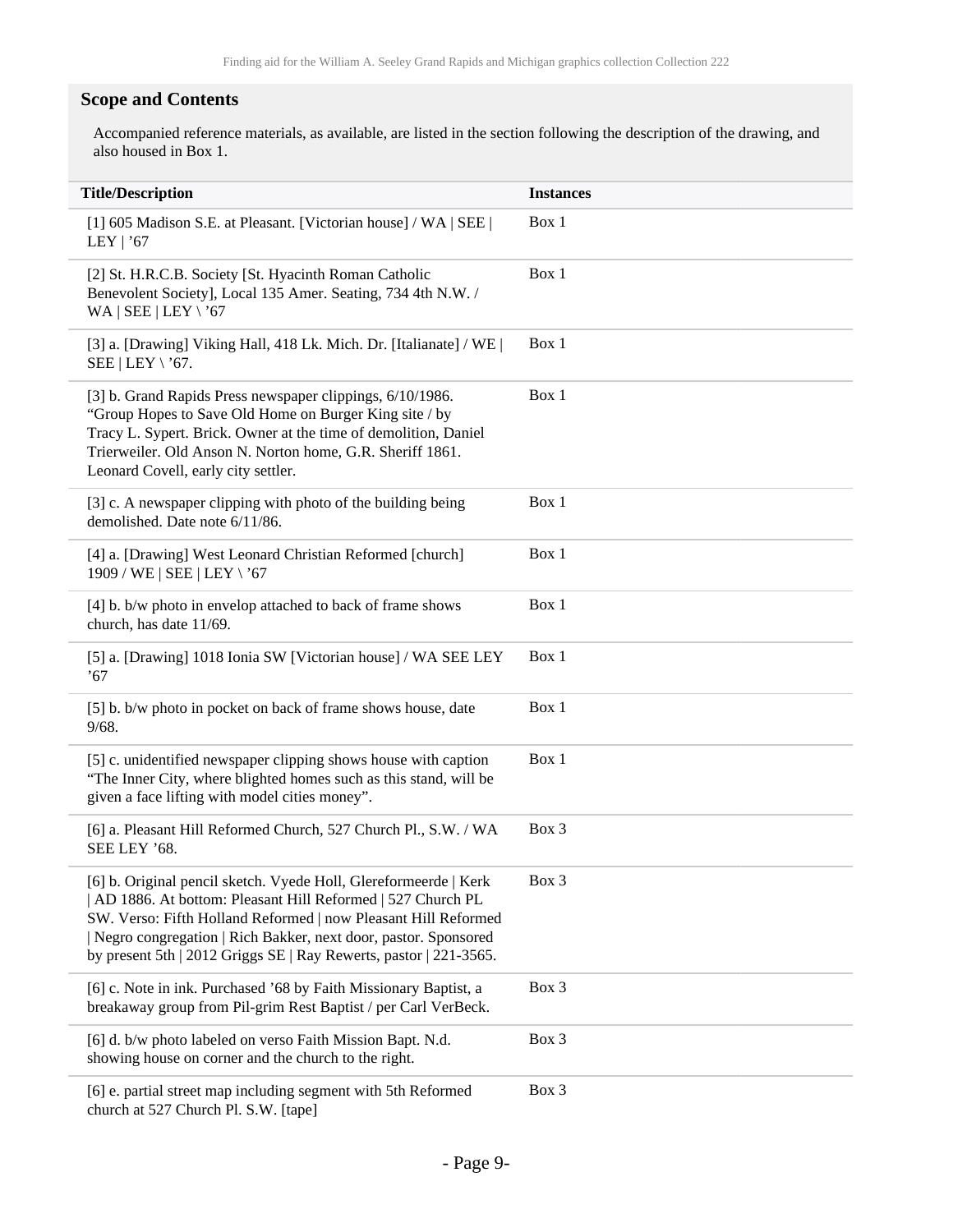| [7] Spanish Church of God, 2051 Lafayette, N.E. / WA SEE LEY<br>'67 Verso: Property of Wm. A. Seeley                                                                                                                                                                                                                                                                     | Box 3 |
|--------------------------------------------------------------------------------------------------------------------------------------------------------------------------------------------------------------------------------------------------------------------------------------------------------------------------------------------------------------------------|-------|
| [7] b. attach note: Bienvenidos Todos   ALA   Iglesia de Dios  <br>Welcome to   The Church of God   Grand Rapids, Mich.                                                                                                                                                                                                                                                  | Box 3 |
| [8] Monarch Road Machinery Co., Front Douglas / WA SEE LEY<br>'67                                                                                                                                                                                                                                                                                                        | Box 3 |
| <b>General</b>                                                                                                                                                                                                                                                                                                                                                           |       |
| Verso: Property of Wm. A. Seeley  Items attached to back<br>of frame in envelop: [8] b. b/w photo of building with cards,<br>dated 6/75. [8] c. several unidentified newspaper clippings<br>with photos, including one that identified the Monarch<br>building, 327 Front Ave., N.W. as an old German-English<br>Schoolhouse and another of the schoolhouse being razed. |       |
| [9] Former Interurban Stop, 4011 Remembrance NW / WA SEE<br>LEY '67. Note on verso: Built, 1904. Abandoned, 1928. Items<br>attached to verso in envelop:                                                                                                                                                                                                                 | Box 3 |
| [10] St. John's Russian Orthodox Church, 40 National, N.W. /<br>WA SEE LEY '67[this time the "tablet" is lying on the ground by<br>the fire hydrant] Note on verso: Property of Wm. A. Seeley                                                                                                                                                                            | Box 3 |
| [11] Pentecostal Gospel Mission, 227 Bartlett, SW / WA SEE<br>LEY '67. Note on verso: Property of Wm. A. Seeley                                                                                                                                                                                                                                                          | Box 3 |
| [12] Fox Brewery Demolition / WA SEE LEY '67                                                                                                                                                                                                                                                                                                                             | Box 3 |
| [13] a [Drawing] True Light Baptist Church, Wealthy at Finney /<br>WA SEE LEY '67 [Damaged in transit]                                                                                                                                                                                                                                                                   | Box 3 |
| b. [Clipping, legal sized] 5-9-70 [Grand Rapids Press] Only the<br>Dandelions Remain. Caption: Abandoned Church at Wealthy St.<br>and Finney Ave., SW                                                                                                                                                                                                                    | Box 2 |

# <span id="page-9-0"></span>**Series III. Photographic images**

| <b>Title/Description</b>                                                                              | <i><u><b>Instances</b></u></i> |
|-------------------------------------------------------------------------------------------------------|--------------------------------|
| 34 b/w snapshots of Old City Hall, near or at time of demolition.                                     | Box 5                          |
| 1 b/w snapshot of house. Verso: 1114 Ionia, N.W.   G.R.'s oldest<br>house. 7/68. Calkin's Law Office. | Box 5                          |

**^** [Return to Table of Contents](#page-1-0)

# <span id="page-9-1"></span>**Series IV. Art by other artists, published works**

| <b>Title/Description</b> | <i><u><b>Instances</b></u></i> |
|--------------------------|--------------------------------|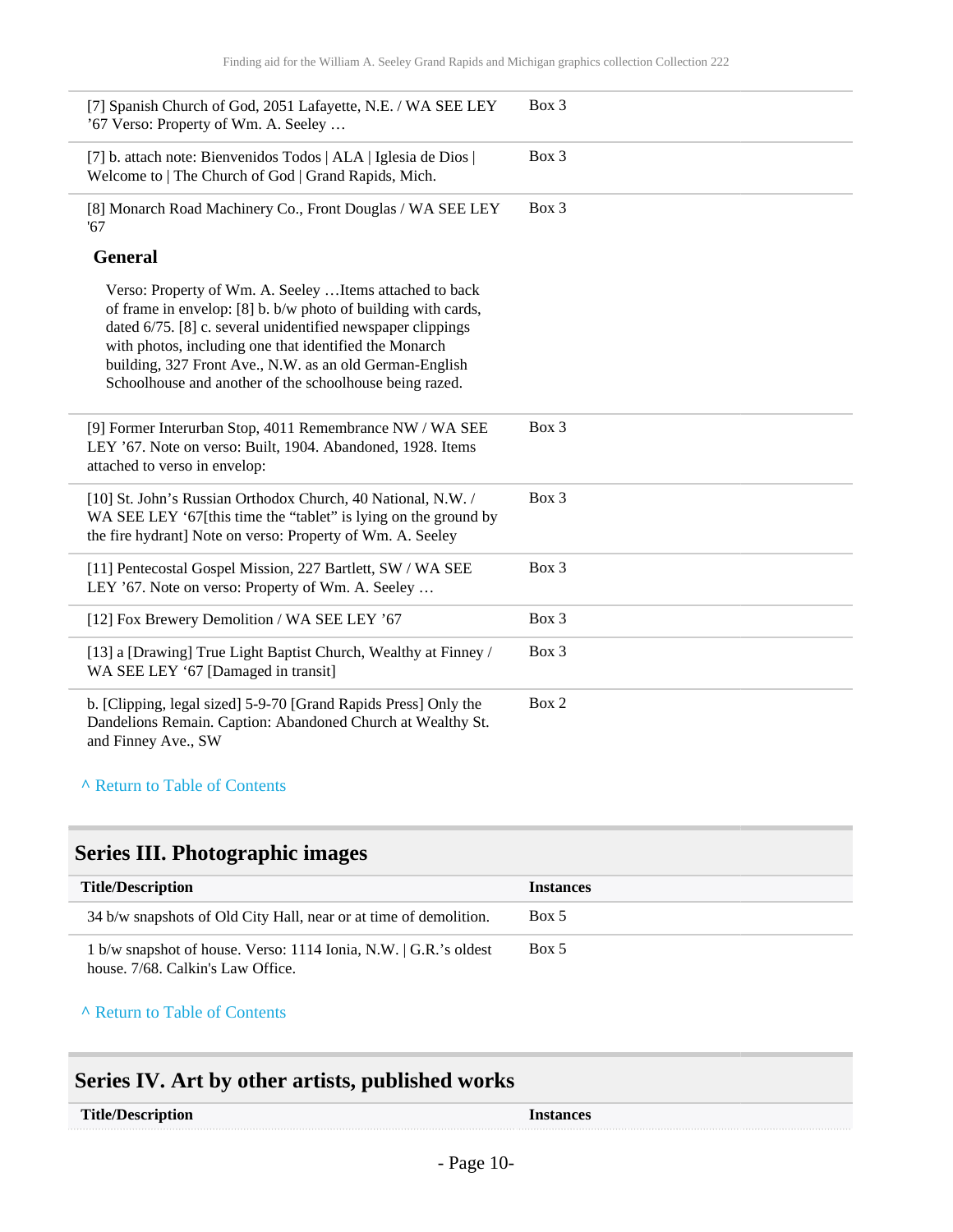| Prints by Reynold H. Weidenaar (11/17/1915-).                                                                                                                                                                                                                                                          |       |
|--------------------------------------------------------------------------------------------------------------------------------------------------------------------------------------------------------------------------------------------------------------------------------------------------------|-------|
| These images were used in the 1967 Calendar. 1. Capitol Dome<br>[Lansing, Michigan]; 2. Ski Lodge, Lifts and Slopes; 3. Pearl<br>Street, Grand Rapids; 4. Woodbine in Grand Haven Harbor; 5.<br>Windmill; 6. Lighthouse; 7. Barn; 8. Old Railroad Station; 9.<br>Summer Cottages; 10. Big Mac (Bridge) | Box 1 |
| Calendars illustrated by Michigan artist Reynold Weidenaar for<br>Independent Liberty Life Insurance Company.                                                                                                                                                                                          |       |
| 1 x 1966 Michigan Calendar Sketchbook                                                                                                                                                                                                                                                                  | Box 1 |
| 1 x 1967 Michigan Calendar Sketchbook (2 copies)                                                                                                                                                                                                                                                       | Box 1 |
| 1 x 1968 Calendar Sketchbook                                                                                                                                                                                                                                                                           | Box 1 |
| Armand Merizon for Independent Liberty Life Insurance<br>Company.                                                                                                                                                                                                                                      |       |
| 1 x '69 Calendar, paintings by Armand Merizon. [3 months per<br>image, i.e. 4 images]                                                                                                                                                                                                                  | Box 1 |
| Frits Hoendervanger                                                                                                                                                                                                                                                                                    |       |
| 2.3 Frits '75 : Independent Liberty Life presents a new group<br>of paintings by the distinguished Michigan painter  Frits<br>Hoendervanger. [calendar has 2 mos. Per image, i.e. 6 images.                                                                                                            | Box 1 |

#### <span id="page-10-0"></span>**Series V. Architectural Drawings**

#### **Scope and Contents**

11 Architect's sketches (1884) of City Hall (1888-1969), Grand Rapids, Mi. / E.E. Myers, archt. Description: City Hall, Grand Rapids, Michigan / E.E. Myers, arch't., Detroit, Mich. ca. 1885. 11 blueline prints, rolled [11/30/98]. Imprint of original drawing sheet shown at varying sizes in these prints. Notes concerning the drawings: Drawings [5] [6] have contract data, incomplete: Witness hereto our hands and seals at Grand Rapids, Mich. This the [blank] day of [blank] 1885. Hereby acknowledging this plan no. 13 [no. 13 for drawing [5], and no. 12 for drawing [6]] to be one that is referred to in the contract for City Hall, Grand Rapids, Michigan. …[Signed only] Geo. W. Thayer, Board of Public Works, Grand Rapids, Mich.

| <b>Title/Description</b>                                      | <b>Instances</b>  |
|---------------------------------------------------------------|-------------------|
| [1] Elevation on Lyon Street. Sketch elevation to shot tower. | Box RB3 NE<br>RM. |
| [2] Elevation on Lyon Street.                                 | Box RB3 NE<br>RM. |
| [3] Elevation on Ionia Street.                                | Box RB3 NE<br>RM. |
| [4] Elevation on Ottawa Street.                               | Box RB3 NE<br>RM. |

[5] Longitudinal section through center of building looking North.